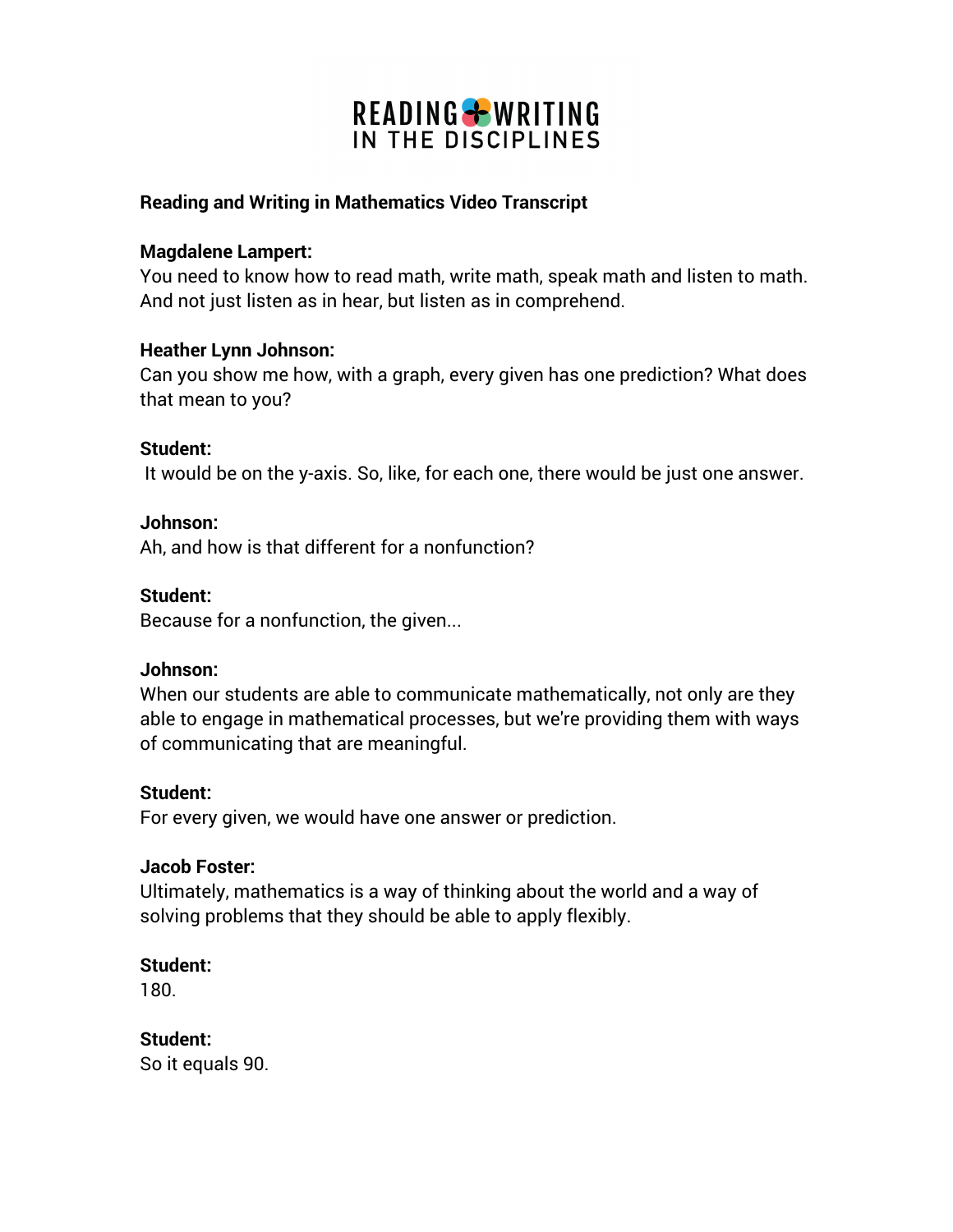**Student:**  So what are you going to do with it?

### **Student:**

What do you mean?

# **Lampert:**

So what would reading math look like?

## **Kim Dinh:**

Can we see a trend going on?

## **Student:**

Most of the dots are going in a diagonal line, if you put it in a line.

## **Dinh:**

Can you come up here and plot any possible points on my work here? Go for it.

## **Lampert:**

There are lots of graphs and charts that are relevant to all of our lives that we need to be able to read, understand, comprehend.

## **Dinh:**

So how would I know to shade below a line or above a line?

## **Student:**

If it is less than, you shade below the line.

## **Dinh:**

Okay.

## **Student:**

And if it's greater than, you shade above the line.

## **Dinh:**

So if it's greater than, you show above. And you see how, when I ask you guys to write a process, it shows a better level of understanding. How would you explain to someone how to graph linear inequalities?

## **Student:**

First, I would say, graph the points. Like, in slope-intercept form.

## **Johnson:**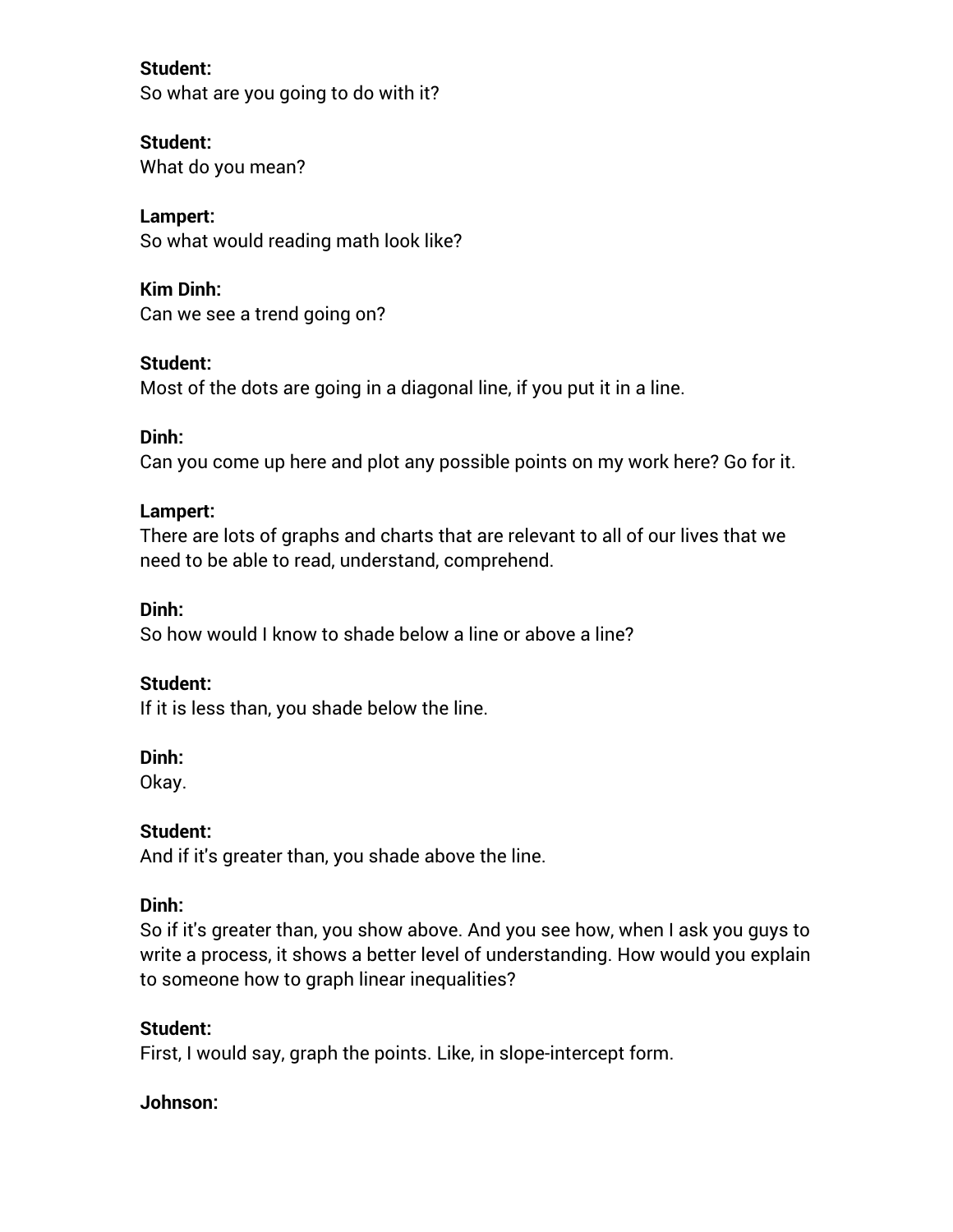When we think about literacy and helping students to be able to communicate meaningfully about something, it goes beyond just being able to say, "This is an example of a function," but also what something being a function might actually mean.

### **Student:**

You would shade in the right or the left, depending on the line.

### **Lampert:**

The Common Core assessments now not only ask students for answers, but why does that answer make sense?

### **Stephanie Brown:**

The purpose of this assignment is that you guys are going to be working together to construct viable arguments, and you're going to be looking at the reasoning of other members in your group to produce a better, collective solution to those that you produced individually.

### **Student:**

To find the area of the square, we must use the area formula  $A = b \times h$ .

### **Student:**

I didn't do that. I just kind of put, "the area of the triangle is not like..."

## **Lampert:**

Research tells us that people are much more likely to remember something if they know what it means.

**Student:**

So you do 90 + 2z...

**Student:** 90 + 2z equals...? Oh.

## **Lampert:**

The key to doing the kinds of things that the standards are asking math teachers to do now is that we begin to focus on meaning. This is about the meaning of the words around numbers.

## **Laura Mourino:**

The information you gave her was not clear to her. What's a more useful word I could have used instead of saying "from 0 to 90"? What is she asking for? What direction?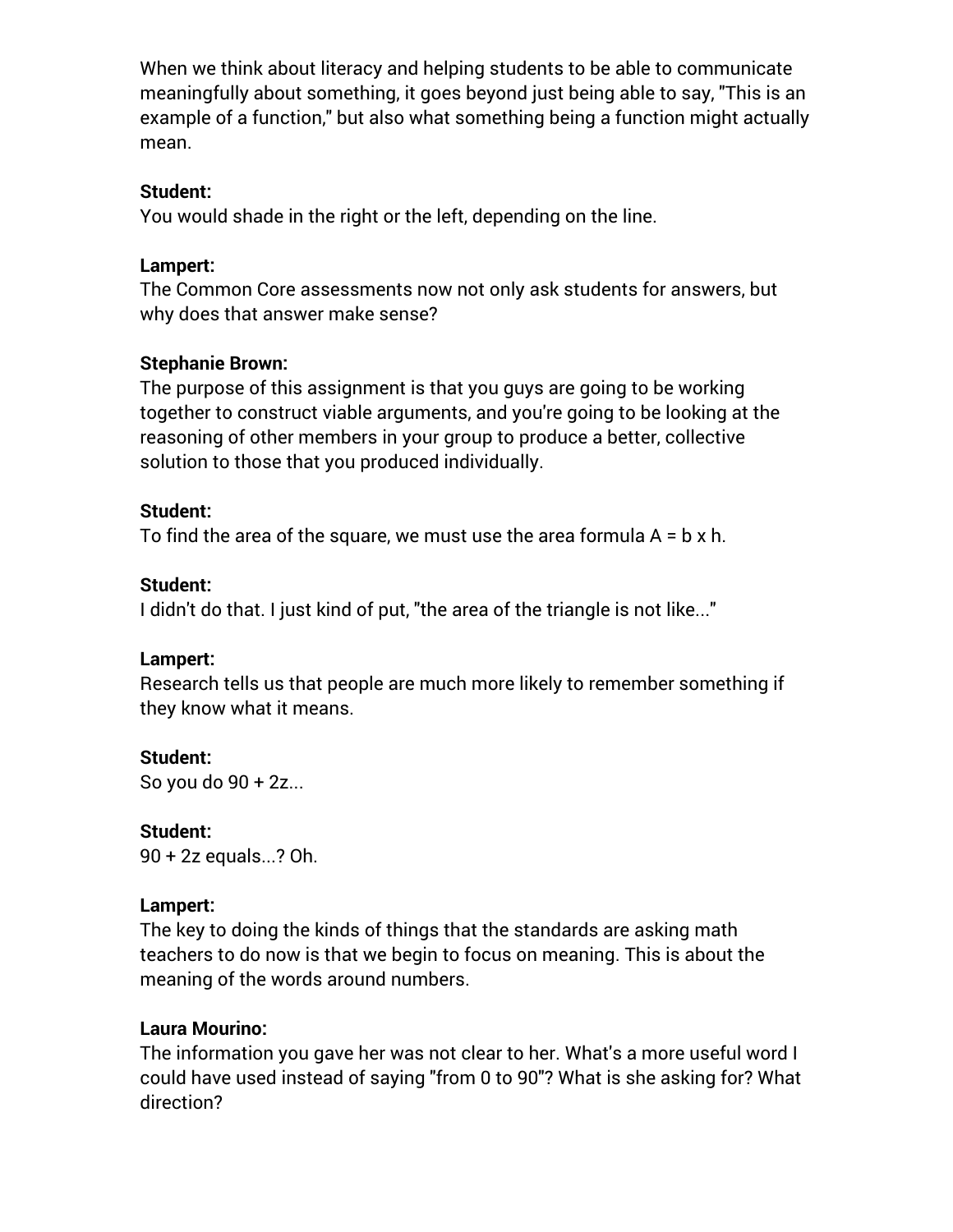### **Student:**

Counter-clockwise.

### **Mourino:**

Very good, counter-clockwise. That's why language is so important, okay? Let's be a little bit more specific. Excellent clarification, Vivian.

### **Lampert:**

So, it's the teacher re-voicing in a more sophisticated language. Students learn how to write math by speaking math. And that speaking is scaffolded by the teacher.

### **Mourino:**

Identify who your reader is.

### **Lampert:**

One of the seven practices that is focused on in the Common Core is learning to be precise. One learns to be precise by being told, "I didn't quite get what you said." So then you have to go back and say, "How can I say it better?" And in that moment of reflection, you are learning the math itself.

### **Foster:**

That's where they internalize the mathematics and apply it to particular contexts that are presented in the problem, and that's where mathematics becomes real for them in a learning sense, in an application sense.

### **Student:**

I just multiplied five by ten and 25 by ten. And five by ten equals 50, and 25 by ten equals 250.

### **Foster:**

Part of literacy in mathematics is being able to argue with each other about why you think this certain mathematical concept or this certain mathematical problem works out the way it does. And that process is really reflective of the ultimate goals as much as it is, "Do you know this particular mathematical concept?"

### **Student:**

We always replace the x and the y...

## **Student:**

Yeah, because they swap.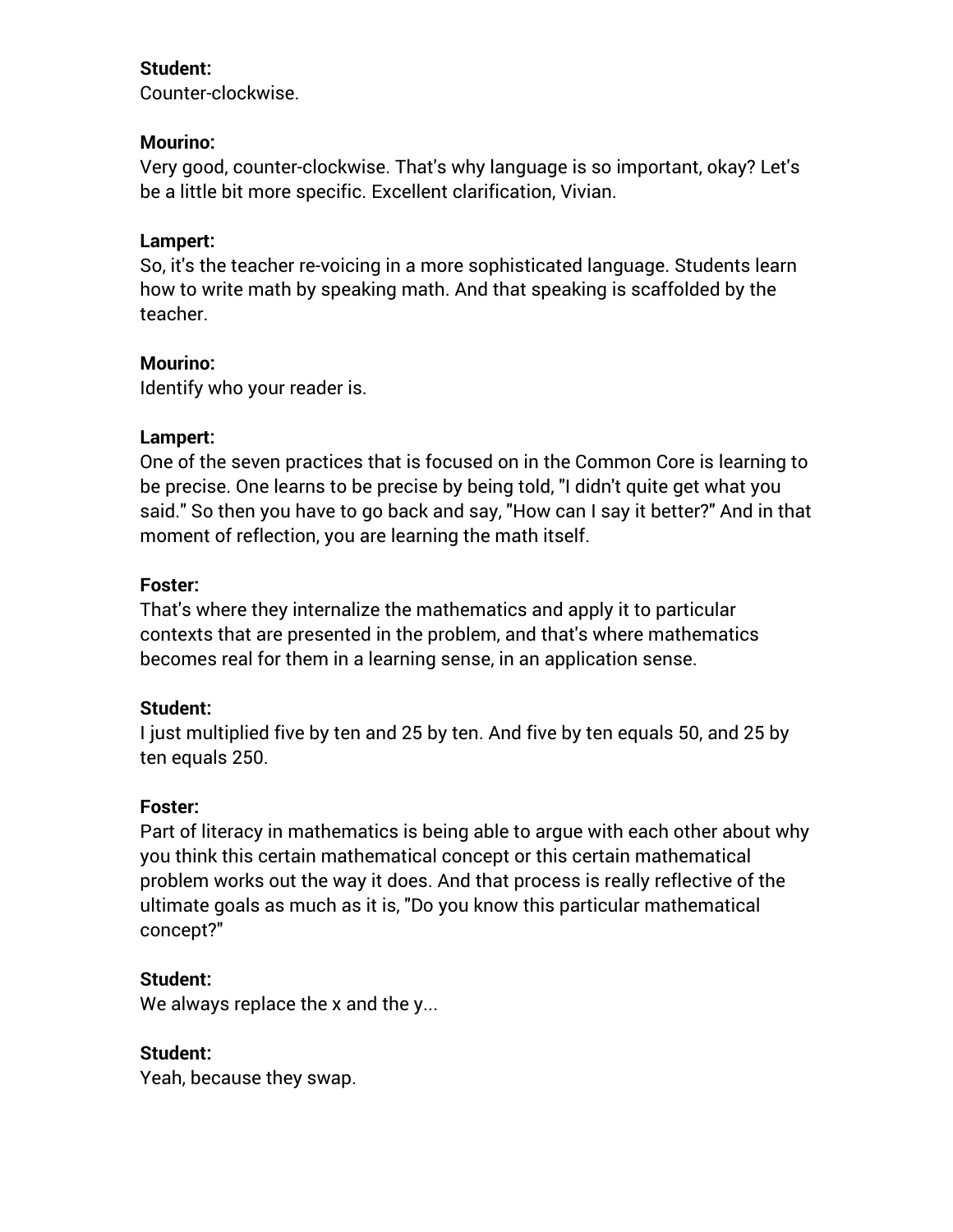#### **Student:**

Why?

### **Student:**

Because it's the inverse. Like, the log is basically the inverse of the exponential functions.

### **Student:**

So we just, like, flip this?

### **Sheridan:**

The y-1, you know, it drops down and then it's to the other side because you switch x and y, you know? Then you have log base-10 because you know that 10 is your base.

### **Lampert:**

One of the most important things is restructuring the classroom discourse so that students know when they have the wrong answer. They don't need to ask the teacher.

### **Student:**

But there's, like, a k, but that's different, yeah.

**Student:**  That's like a parabola.

### **Student:**

And you were saying, then, Cara?

#### **Cara:**

Oh, I think it equals C.

#### **Johnson:**

Developing mathematical literacy is not just adding one more thing to our practice that's already full of so many things. It's not just having a definition and getting students to be able to say that definition, but to be able to connect that to something that's meaningful to them. So it's not something that's separate, but rather something that we can embed in what we're doing.

#### **Mourino:**

I kind of want to assess what information you have been able to synthesize and analyze and comprehend at this moment.